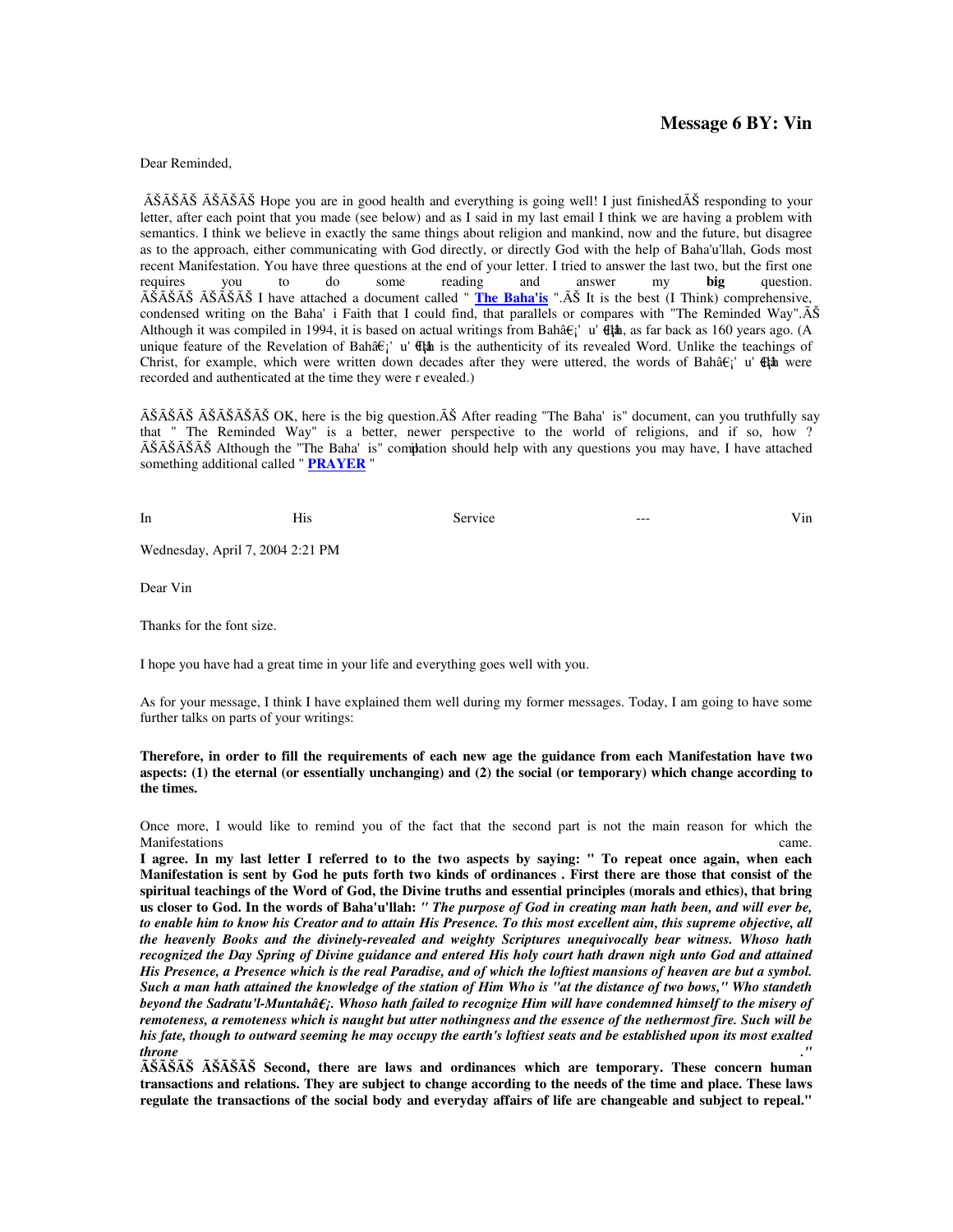#### I'm sorry Ididn't**Ê** mean to imply that the second was the main reason. It is the first aspect that is the main **reason for which the Manifestations came.**

Moses did not come to establish rules, nor did any other Messengers. This was not their mission. The rules we see in Moses or Mohammad or in any other Messengers are just the then time tools to make and keep the Containers pure and to let people receive a pure Source (God) in their life. This is a misleading discussion which has turned into a main branch of religions in history.

If we focus on this social aspect of the Messengers as one of their main missions, we should expect more tensions among the religions until the very last moments of our stay in this world. Do you know why? Because we will not have the right to stand against the Taliban or against any other religious ruler across the world since all of them are right. **The Baha' i Faith is trying to change this. This social aspect of the Messengers should not be focused** $\tilde{A} \tilde{S}$  **on <b>(true)** as the main part of their mission. We also can't ignore it, can we a the main part of their mission. **We also can't ignore it, can we ?** 

# **You are right, the social aspect is part of their mission but not the main part**

The Taliban consider themselves as the most loyal followers of the prophet Mohammad since they have done their best to keep all angles of Mohammad's social activities safe, with even more emphasis on it.

Mohammad once allowed his people to marry four times (as an example). This is a social system and those who are against Mohammad's words are against the prophet. This is what the Taliam say, which should be true as far as loyalty to the prophets words is concerned. They believe there is no guarantee for people not to break other rules if we let them break only one, since major catastrophes start with a small disobedience (in this case). Isn't it true? If we allow and impose changes on our former Manifestations words in different times, all we will have of them in 20000 years later is just their name in history.

## True, that is why we have the "Lessor Covenant ", where Bahâ $\epsilon$ <sub>i</sub>' u' **liậ**h' s witings and their meanings were keep intact. Through the Covenant doctrine the unity of the Bahâ $\varepsilon$ ;' ' faith was assured and schism prevented.

That is all. Knowingly or unknowingly, we are just using their name as tools to further our own ideas. The truth about the Prophet Mohammad's words is that he allowed those people to marry four times, who loved to spend each single night with a different woman in a different bed. To those people, even four times marriage was a big restriction or even a big punishment. Mohammad had to use such rule to keep his society as sound as possible. He did that to build sound families by avoiding adulteration. This is true, but times have changedHe did that to make the Containers ready to accept the Source. But, to keep the Container clean was one step towards his main mission, which was filling the gap between man and God.

## This is true - see the above quote $\tilde{A}\tilde{S}$  "the purpose of God"  $\tilde{A}\tilde{S}$  from $\tilde{A}\tilde{S}$  Baha'u'llah.

His main mission was not to introduce such rules and these rules should not be overemphasized. These rules are just the side effects of the main mission.

**I** agree

As long as we focus on this social aspect, all kinds of religious movements can be recognized as reliable. And as long as this is the case, there will be tension and war among the people of different beliefs and religions since all of them are true to some extent and are not wishing to withdraw from their positions.

# True. That's why the Baha' is believe there should only be e one religion.

What The Reminded Way is telling the world is let the social system of your society decide on the social affairs now that the time is quite different from thousands of years ago and now that we know sound people build sound societies. The Reminded Way is telling you to take the final fruit and do not argue on the methods of gardening. **That is what the Baha' i Faith is also trying to do.** These social rules are parts of those methods of gardening. As long as we argue on the ways the social advices of our former Manifestations should be applied, there will be major disagreements, vital tensions, and ceaseless wars in the life of human being.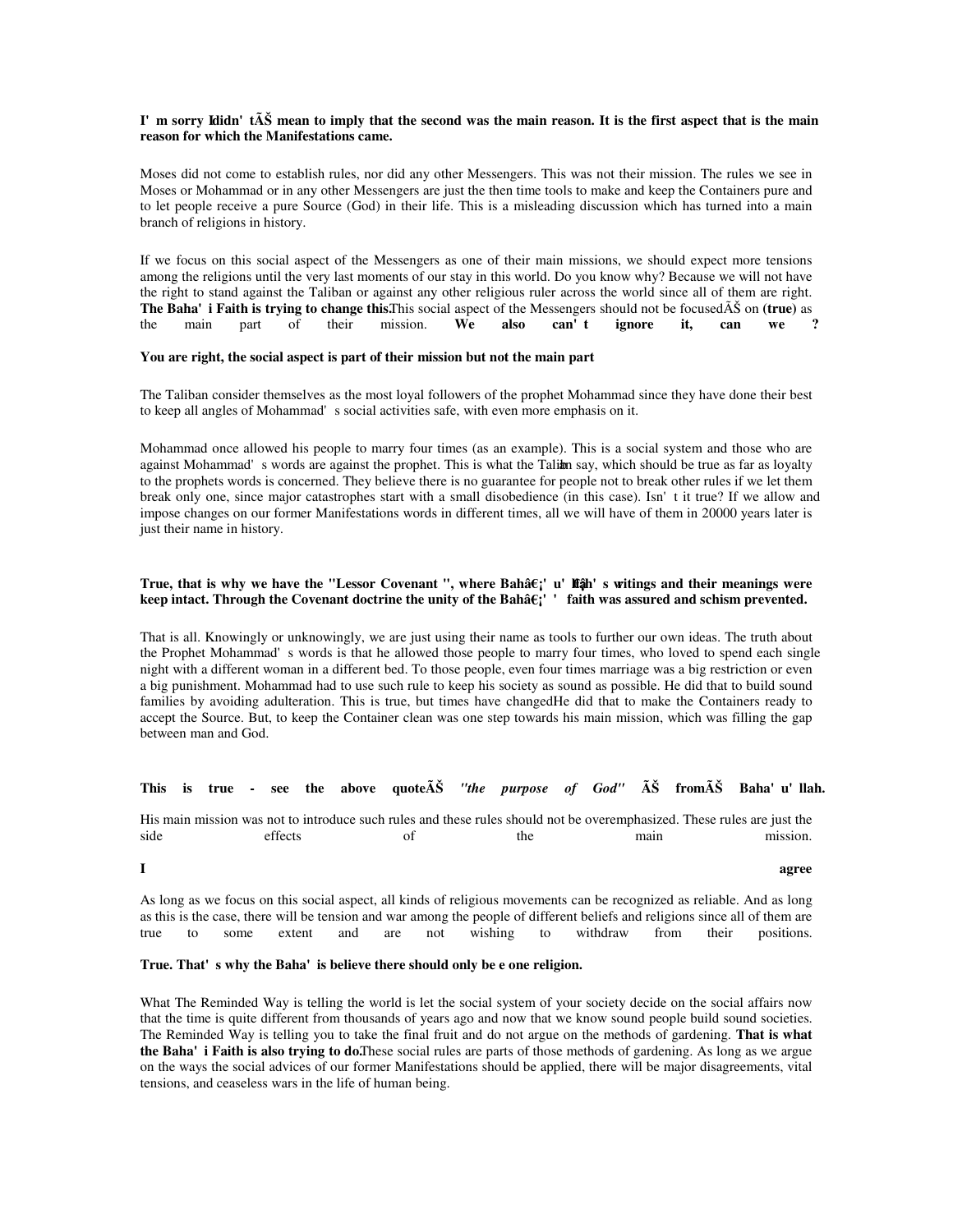**Again, that is why Baha'u'llah gave us new laws for today. If we were all united** 

It is true that the social rules you establish today will be obsolete tomorrow. This is also true that from among the people of tomorrow, there will always appear some who will like and support the social rules of yesterday. We should expect to see Taliban in history again and again (although I doubt if the foundation of his movement was not politically motivated rather than a pure religious movement). If we do not tell the people of the world that those social systems were just the branches or the ways the former Manifestations chose to accomplish their main mission, **(I can not believe that Muhammed would sanctify the Taliban today**) we will face turmoil and †Religionism' in this world on and on. The bad news I have for each single person of our society today is that each and every single person of today is responsible for every single drop of blood that will be shed under the name of religion on different lands of tomorrow. You and I are responsible for those who lost the closest members of their families, parts of their bodies, or their home in either Afghanistan or any other parts of the world if we hide the truth.  $\tilde{A} \tilde{S}$  I am that Trumpeter who blew into his trumpet and announced the upcoming war and you are those who heard my voice and remained silent.

## **The prophetic voice of Bahâ¡'u'llâ¡h warning, in the concluding passages of the Hidden Words, "the peoples of the world" that "an unforeseen calamity is following them and that grievous retribution awaiteth them" throws indeed a lurid light upon the immediate fortunes of sorrowing humanity. Nothing but a fiery ordeal, out of which humanity will emerge, chastened and prepared, can succeed in implanting that sense of responsibility which the leaders of a new-born age must arise to shoulder.**

The war will come, cities will be destroyed, people will die, but I will not be summoned as responsible for that. I have done my duty but those who heard my voice and remained silent will be questioned to face the consequences on the Day of Judgment. Each person is making his/her own layer of the eternal path now based on what they are doing here.

# Ê

#### **You are saying that God (the physician) does not need to send anymore remedies (the Manifestations)**

# Ê

Please read my previous words again on this part first. As a complementary statement, both of us believe in Unity. If you refer to the people of different religions, you will see that they are waiting for different persons as their Final Savior to come and destroy this world forever. It happens when each group is just supporting their own Savior and do not want to give credit to the Savior of others. Will we be able to reach a Unity in its full sense as long as the people are drowned in such selfish ideas that support their own people and Savior only? The Reminded Way is rejecting such multi-savior attitudes to build a direct fellowship between man and God. **So, also is the Bah'i Faith.** This is a big step towards Unity.

**Again, both of us believe in the Unity of Mankind. That is why God sent Baha'u'llah to unite mankind. In my last letter I said " God has sent the Manifestations 1) to teach us the true principles that govern our spiritual nature. In order to grow successfully, we must turn to revealed religion and accept the teachings of the Manifestations. The result of this growth process is that the individual is able to reflect more completely the attributes of God and draw close to him.Ê 2) At the same time, the social teachings taught by the Manifestations, if truly applied, help create a social surrounding favorable to the spiritual growth process." ÊÊÊ Actually we are both saying the same thing.ÊÊ For you it is through The Reminded Way, for Baha'is it is through Baha'u'llah.Ê Is what I quoted above trying to "prune the personal m-Ganod**  fellowship"? $\tilde{A} \tilde{S}$  Please check out this **< http://www.us.bahai.org/prayers/default.htm >Ê "Conversation with God"** 

#### Ê

This is different from the attitude of denying the rise of any kind of future Messengers. As I have told you before, the future Manifestations will try to prune the personal man-God fellowship and will not face nor focus on different religions since the story of so-called my religion, your religion and their religion will be over. You will come to believe me when my words come true. But all I am afraid of is that you maybe late.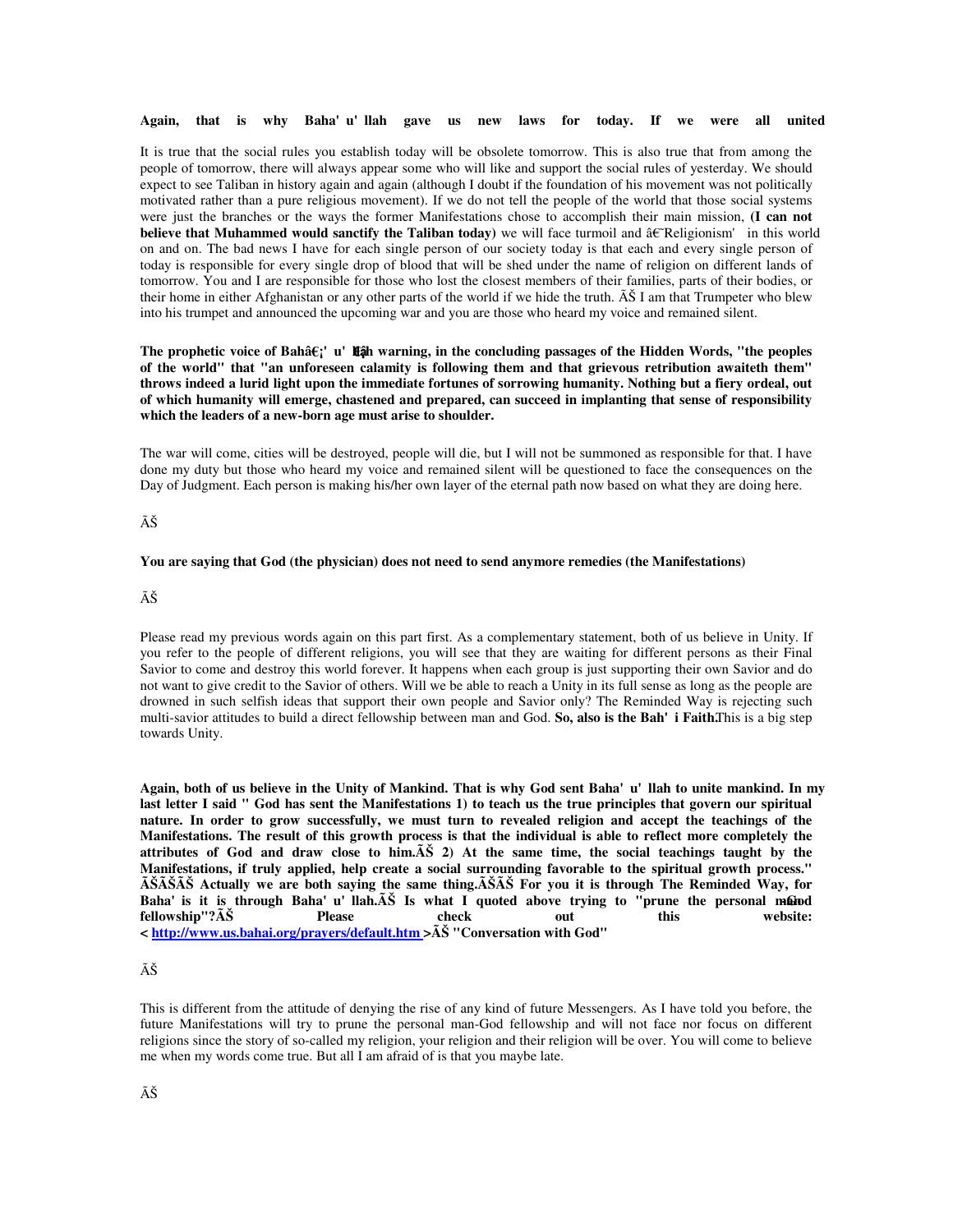#### The Muslim may be equally shocked when asked to admit that Baha'u'llah had authority to alter the commands **of Muhammad.**

#### Ê

I am not surprised if they are so. Are the Bahais not shocked that a new command has arrived Ê

**I not sure that I understand you correctly (semantics). When you say "command", do you mean "revelation" and when you say "remedy" do you mean "Manifestation".Ê Baha'is would not be shocked if a new Manifestation arrives in about 900 years.** 

and that it has a newer remedy for our age? (With taking this fact into consideration that the Bahais are even told that another remedy will come, who has the Latest Command)

## Ê

The following are the social teachings of Baha'u'llah: 1) The oneness of mankind, $\tilde{A}\tilde{S}$  2) Independent **investigation of the truth,** 

#### Ê

Here, the second point is very touching ( Independent investigation of the truth) . Does it mean that each person has the right to investigate and explore the truth by herself/himself without depending on others? **(Yes, without depending on the interpretation of Priests, Ministers or Mullahs)** If this is the case, it refers to the direct personal fellowship with God as I explained in my previous message. Isn't it amazing? Feel God in your hearts without filtering Him with different filters, as The Reminded Way is saying. (and as Baha'u' allh hasaid, again we agree) Quite humbly, I advise you to go through this part more deeply to see if Bahaullah is taking God from the physical temples and putting them into people's heart or not? **(He is)** I can see clearly through his message that he has tried to free man from what the religious teachers are injecting into man's mind, and wants to build a direct relation between man and God.

# Ê

**Baha'u'llah explained that the Divine will of God does sometimes choose ordinary people as prophets,**  reformers, etc..  $\tilde{A}\tilde{S}$  and inspires them to play roles in human affairs. The prophets are still ordinary men and women whose powers of inspiration have been developed and used by God.AS Revelation, however, is the **ability ofÊ the Manifestation alone, and it is the generating force of all human progress.** 

# Ê

We know that the main part of the Manifestations come from the ordinary people (we can see it in the life of Mohammad, Jesus, Moses and others).

If I understand your message correctly, it is said that Inspiration is next to Revelation. **(actually I said, inspiration depends on revelation)** Or, there are two categories of prophets: 1- Those who have their Messages directly from God (Example: Jesus). 2- Those who were not the main Messengers but followed them in such a close way that appeared as Prophets (Example: Paul or Peter who came after Jesus and followed Jesus' career while sticking to Jesus' policy without changing it). Am I right?

I would like to ask you three questions on your above statement.

1- Could you bring forward statements and prove it that The Reminded Way is merely and exclusively the follower of a former Manifestation and is not standing on a new perspective to the world of religions? $\tilde{A} \tilde{S}$  After reading "The Baha' is" document can you truthfully say that $\tilde{A}$  "The Reminded Way" is a better, newer perspective to the world of religions, and if so, how?

2- Could you explain if it (the difference between Inspiration and Revelation) does really make any major difference in facing and accepting the Latest Command **(what do you mean when you say "the Latest Command" ?)** the Bahais